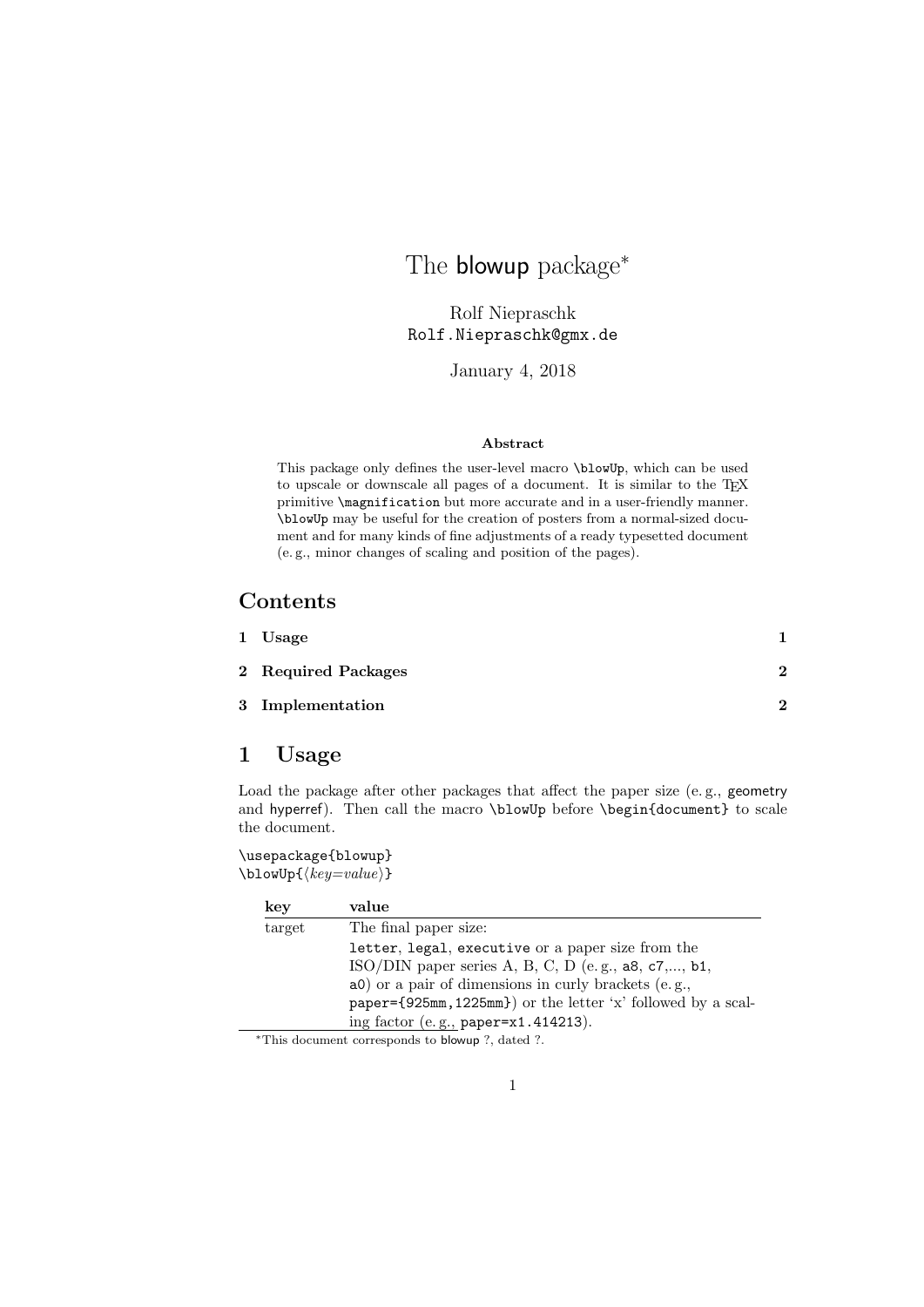| origin    | The paper size of the source document; no scaling to the<br>target size.                                                                                                                                                                                                                                                                                      |
|-----------|---------------------------------------------------------------------------------------------------------------------------------------------------------------------------------------------------------------------------------------------------------------------------------------------------------------------------------------------------------------|
|           | letter, legal, executive or a paper size from the<br>ISO/DIN paper series A, B, C, D (e.g., $a8$ , $c7$ ,, $b1$ ,<br>a0) or a pair of dimensions in curly brackets (e.g.,<br>paper={925mm,1225mm}) or the letter 'x' followed by a scal-<br>ing factor (e.g., paper=x1.414213).                                                                               |
| landscape | Exchanges paperwidth and paperheight:<br>true (the same as no value) or false.                                                                                                                                                                                                                                                                                |
| noscale   | No scaling of the original paper size:<br>true (the same as no value) or false.                                                                                                                                                                                                                                                                               |
| pos       | Position of the page on the paper:<br>left or right, inside or outside, top or bottom (only the<br>first letter is significant; default is centering), or a pair of di-<br>mensions in curly brackets which means the offset from the<br>lower left or lower outside corner of the final paper. Only<br>meaningful for noscale=true and up-scaled paper size. |
| onepage   | Suppresses the second page and all following pages:<br>true (the same as no value) or false.<br>Useful for creating a one-side paper like a poster.                                                                                                                                                                                                           |

See also the example documents blowup-ex?.tex.

## 2 Required Packages

The blowup package requires the following packages: atbegshi, graphics, keyval, and typearea.

## 3 Implementation

```
1 \langle *package \rangle
```

```
Load some packages for utility macros.
2 \RequirePackage{atbegshi,keyval,graphics}
3 \@ifpackageloaded{typearea}{}{%
4 \newcommand*\BL@save@dimen[1]{%
5 \@ifundefined{BL@#1}{%
6 \expandafter\newlength\csname BL@#1\endcsname}{}%
7 \csname BL@#1\endcsname\csname #1\endcsname
8 \g@addto@macro\BL@restore@dimens{%
9 \csname #1\endcsname\csname BL@#1\endcsname}%
10 }%
11 \newcommand*\BL@restore@dimens{}%
```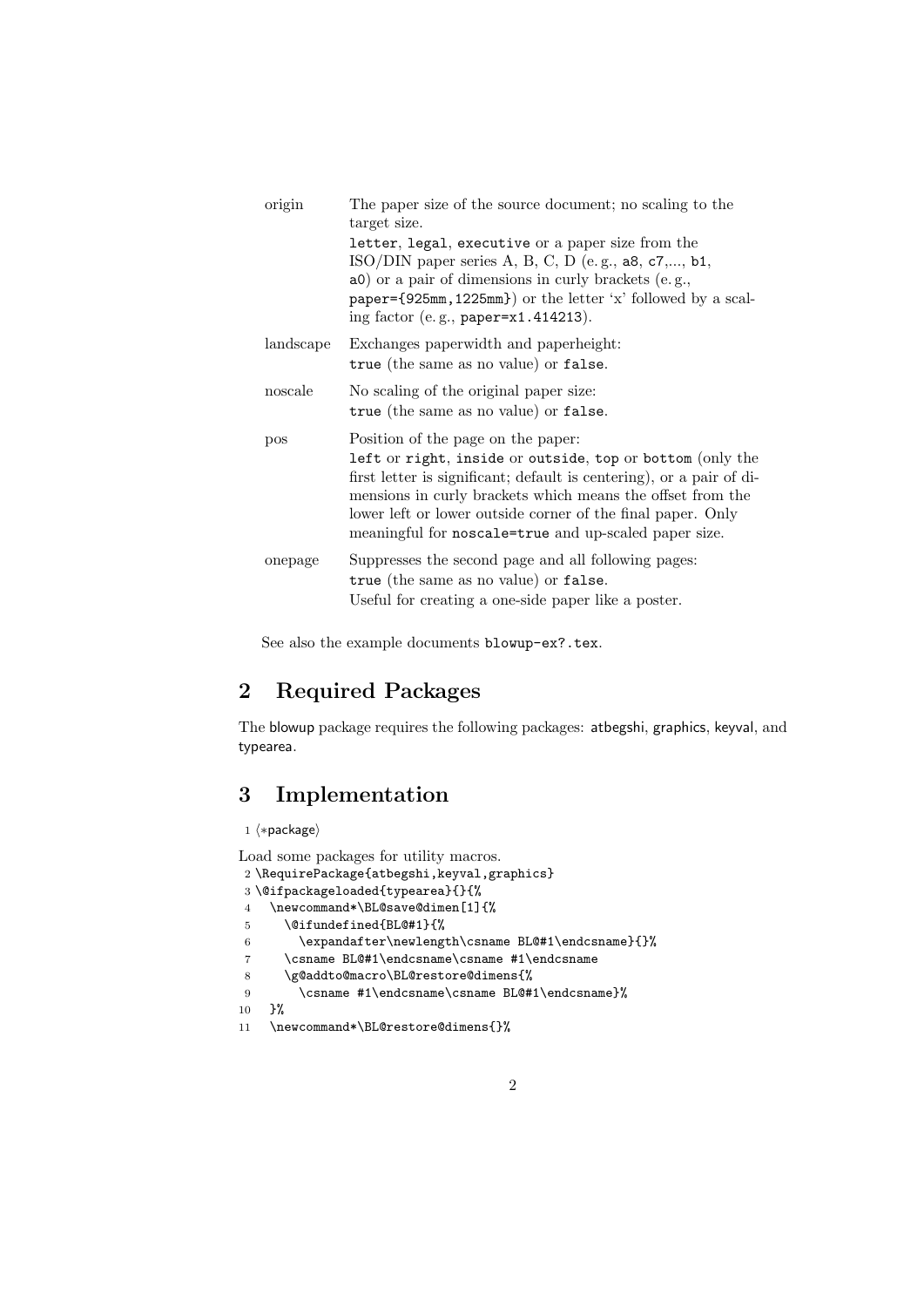Some dimensions changed by typearea must be saved and restored. \BL@save@dimen{textwidth}% \BL@save@dimen{textheight}% \BL@save@dimen{evensidemargin}% \BL@save@dimen{oddsidemargin}% \BL@save@dimen{topmargin}% \BL@save@dimen{headheight}% \BL@save@dimen{headsep}% \BL@save@dimen{topskip}% \BL@save@dimen{footskip}% \BL@save@dimen{baselineskip}% Prevent an error if \l@addto@macro is already defined. \let\l@addto@macro=\relax \RequirePackage{typearea}% \BL@restore@dimens \let\BL@save@dimen=\relax \let\BL@restore@dimens=\relax } \providecommand\*\vb@xt@{\vbox to} \tPaperWidth \tPaperHeight The size of the scaled pages. \newlength\tPaperWidth \tPaperWidth=\paperwidth \newlength\tPaperHeight \tPaperHeight=\paperheight \oPaperWidth \oPaperHeight The size of the original pages. \newlength\oPaperWidth \oPaperWidth=\z@ \newlength\oPaperHeight \oPaperHeight=\z@ \newcommand\*\BL@resize[1]{#1} \BL@scalePage Scales the output box to the dimension of the new paper size. \newcommand\*\BL@scalePage{% \setbox\AtBeginShipoutBox=\vbox{% 36 \vskip1in\moveright1in\box\AtBeginShipoutBox}% \setbox\AtBeginShipoutBox=\hb@xt@\paperwidth{% \box\AtBeginShipoutBox\hss}% \setbox\AtBeginShipoutBox=\vb@xt@\paperheight{% \box\AtBeginShipoutBox\vss}% \ifBL@noscale\else \ifdim\oPaperWidth>\z@  $43 \verb|\setbox{\AtBeginShipoutBox=\hbox{\resizebox{\verb|opaperWidth}+}\ofap{{\verb|opaperHeight}|} % \label{fig:2d}%$  {\box\AtBeginShipoutBox}}% \else  $46 \label{thm:main} $$ \def\BL@resize\#1{\resizebox{\th}2p=Width}_{!}^{##1}}\$ 47 \setbox\@tempboxa=\hbox{\BL@resize{\copy\AtBeginShipoutBox}}% \ifdim\ht\@tempboxa>\tPaperHeight \def\BL@resize##1{\resizebox{!}{\tPaperHeight}{##1}}%  $50 \overline{\text{f}i}$  $\setminus$ fi  $\overline{52}$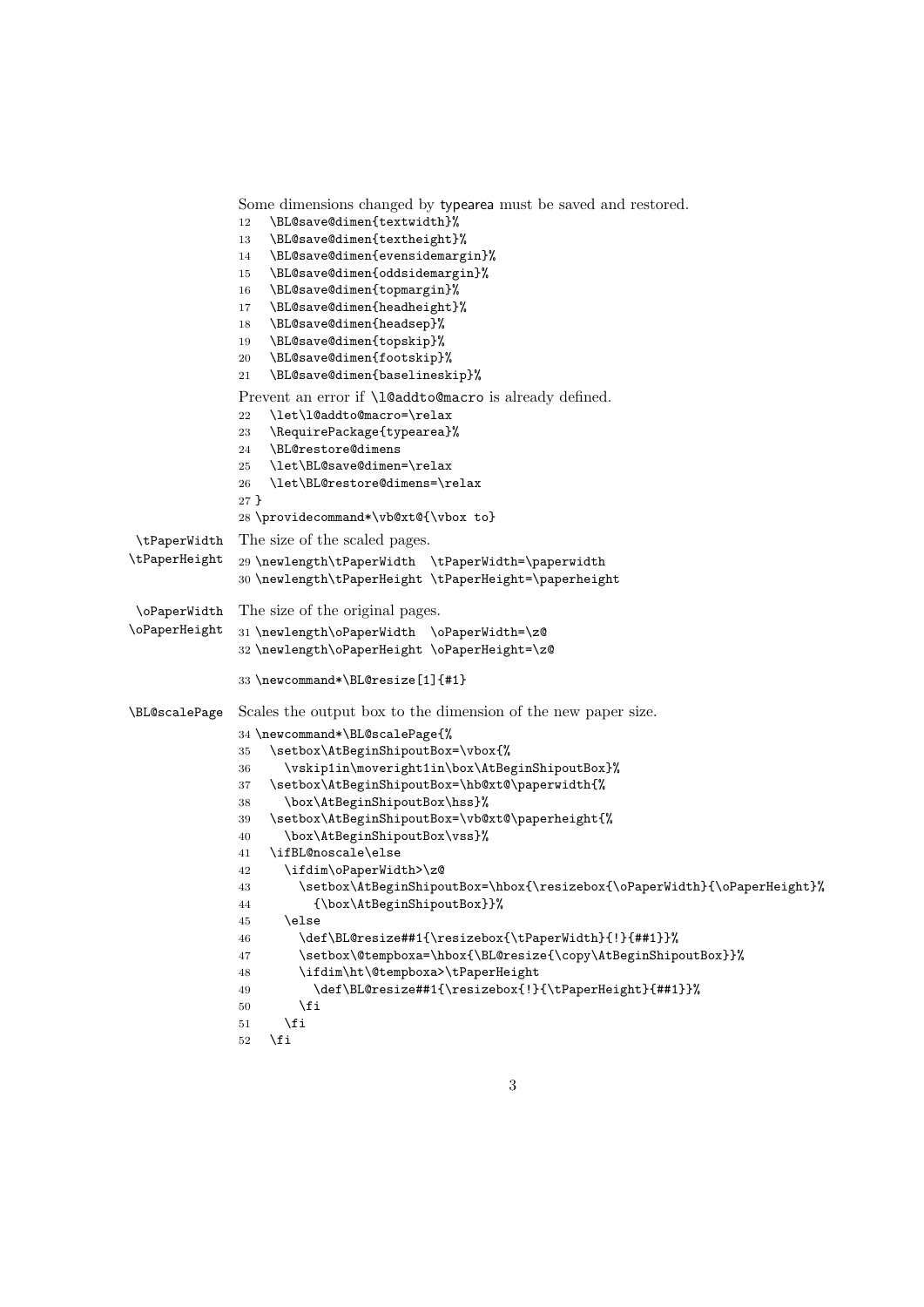```
53 \setbox\@tempboxa=\vb@xt@\tPaperHeight{%
                  54 \kern\z@\BL@t
                  55 \hb@xt@\tPaperWidth{\BL@l\BL@resize{\box\AtBeginShipoutBox}\BL@r}%
                  56 \BL@b\kern\z@
                  57 }%
                  58 \setbox\AtBeginShipoutBox=\vbox{%
                  59 \vskip-1in\moveright-1in\box\@tempboxa}%
                  60 }
                  61 \newcommand\BL@tempa{}
                  62 \newcommand\BL@tempb{}
                  63 \newcommand*\BL@strip@comma{}
                  64 \def\BL@strip@comma#1,{#1}
\BL@is@dimen@pair The parameter two will be executed if the first parameter is a comma-separated
                  pair of two dimensions. If not the parameter three will be executed.
                  65 \newcommand*\BL@is@dimen@pair[1]{%
                  66 \expandafter\BL@@is@dimen@pair#1,\@nil
                  67 }
                  68 \newcommand*\BL@@is@dimen@pair{}
                  69 \def\BL@@is@dimen@pair#1,#2\@nil{%
                  70 \edef\BL@tempa{#1}\edef\BL@tempb{#2}%
                  71 \@tempswafalse
                  72 \ifx\BL@tempb\@empty\else
                  73 \edef\BL@tempb{\expandafter\BL@strip@comma\BL@tempb}%
                  74 \ifdimen{\BL@tempa}{%
                  75 \ifdimen{\BL@tempb}{\@tempswatrue}{}%
                  76 }{}%
                  77 \fi
                  78 \if@tempswa
                  79 \expandafter\@firstoftwo
                  80 \else
                  81 \expandafter\@secondoftwo
                  82 \fi
                  83 }
                  84 \newcommand*\BL@strip@x{}
                  85 \def\BL@strip@x#1x{#1}
   \BL@is@factor The parameter two will be executed if the first parameter is the small letter x
                   ('times') immediately followed by a number. If not the parameter three will be
                  executed.
                  86 \newcommand*\BL@is@factor[1]{%
                  87 \expandafter\BL@@is@factor#1x\@nil
                  88 }
                  89 \newcommand*\BL@@is@factor{}
                  90 \def\BL@@is@factor#1x#2\@nil{%
                  91 \edef\BL@tempa{#2}%
                  92 \@tempswafalse
                  93 \ifx\BL@tempa\@empty\else
```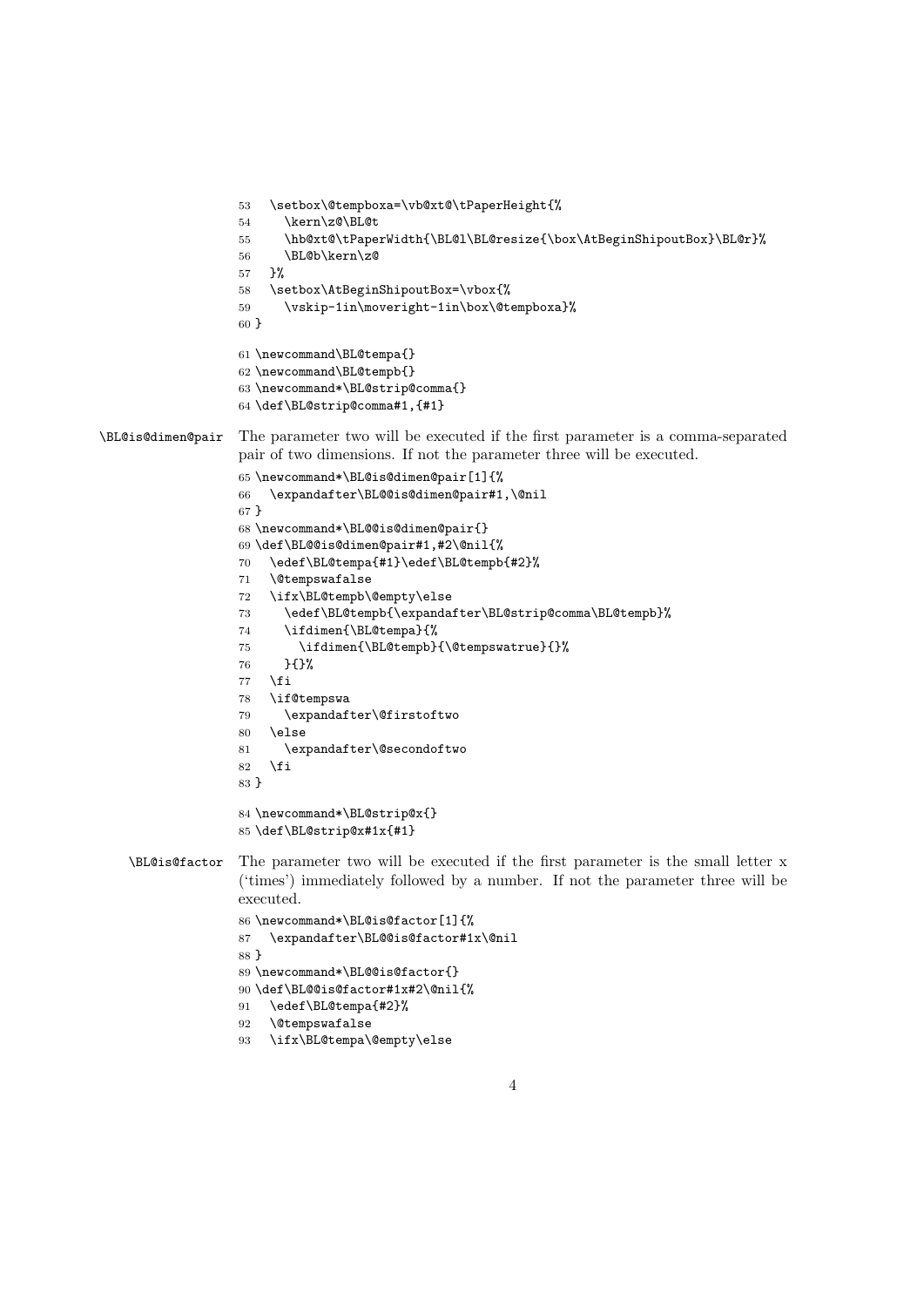```
94 \edef\BL@tempa{\expandafter\BL@strip@x\BL@tempa}%
95 \ifdimen{\BL@tempa pt}{\@tempswatrue}{}%
96 \fi
97 \if@tempswa
98 \expandafter\@firstoftwo
99 \else
100 \expandafter\@secondoftwo
101 \setminusfi
102 }
```
\BL@getDimens Sets the two dimen registers (#2 and #3) according to parameter #1.

```
103 \newcommand*\BL@getDimens[3]{%
104 \BL@is@dimen@pair{#1}{%
105 \global#2=\BL@tempa\relax
106 \global#3=\BL@tempb\relax
107 }{%
108 \BL@is@factor{#1}{%
109 \global#2=\BL@tempa\paperwidth
110 \global#3=\BL@tempa\paperheight
111 }{%
112 \begingroup
113 \KOMAoptions{paper=portrait,paper=#1}%
114 \global#2=\paperwidth
115 \global#3=\paperheight
116 \endgroup
117 }%
118 }%
```
The key-value definitions for \blowUp.

}

```
120 \define@key{BL@}{origin}{%
121 \BL@getDimens{#1}{\oPaperWidth}{\oPaperHeight}%
122 }
123 \define@key{BL@}{target}{%
124 \BL@getDimens{#1}{\tPaperWidth}{\tPaperHeight}%
125 }
126 \newif\ifBL@noscale \BL@noscalefalse
127 \define@key{BL@}{noscale}[true]{%
128 \csname BL@noscale#1\endcsname
129 }
130 \newcommand*\BL@l{}
131 \newcommand*\BL@r{}
132 \newcommand*\BL@i{}
133 \newcommand*\BL@o{}
134 \newcommand*\BL@t{}
135 \newcommand*\BL@b{}
```
\BL@setPos Modify the macros \BL@l, \BL@r (\BL@i, \BL@o), \BL@t, and \BL@b for positioning the page on the paper.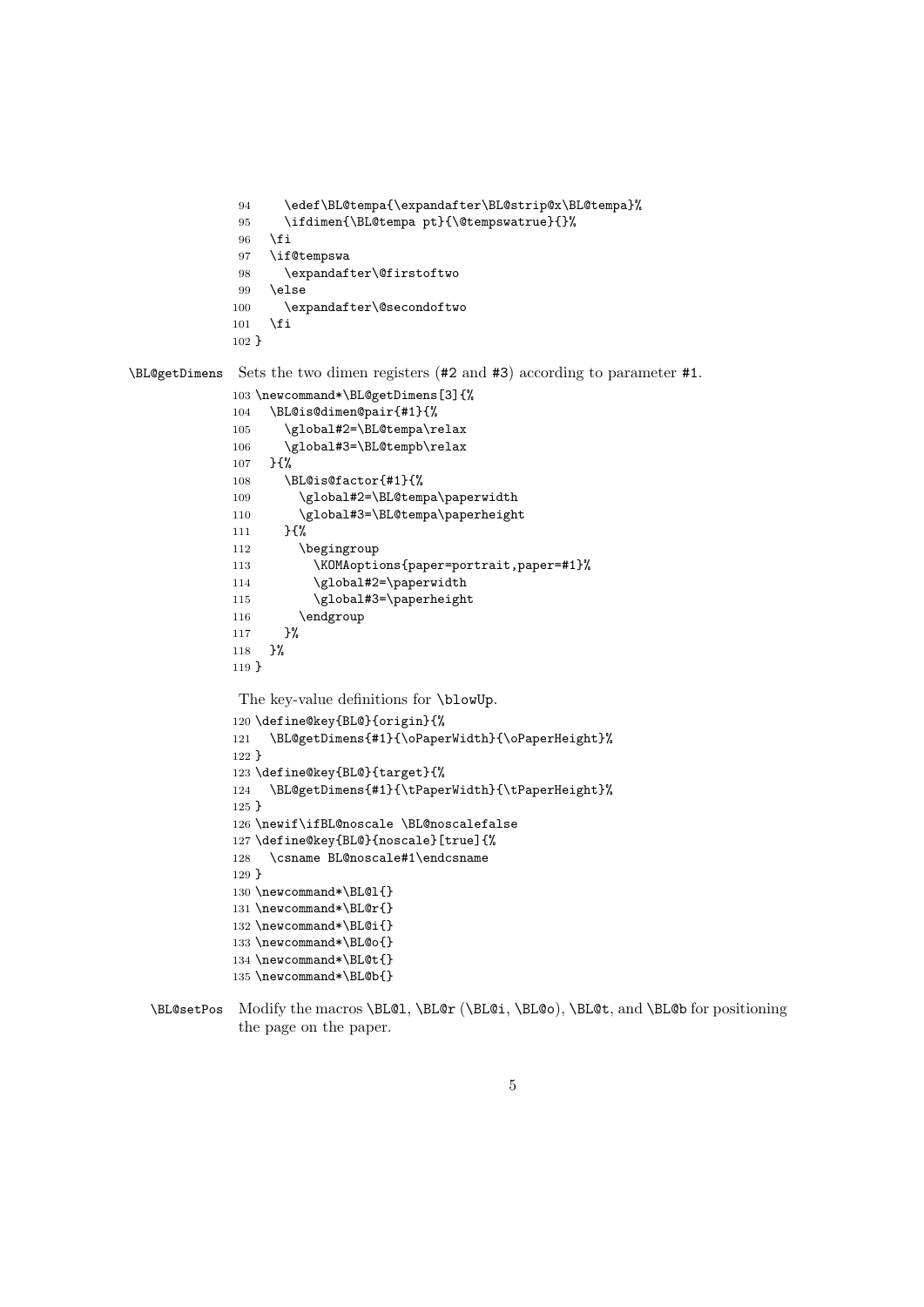```
136 \newcommand\BL@setPos[1]{%
137 \def\BL@l{\hss}\def\BL@r{\hss}%
138 \def\BL@o{\hss}\def\BL@i{\hss}%
139 \def\BL@t{\vss}\def\BL@b{\vss}%
140 \BL@is@dimen@pair{#1}{%
141 \edef\BL@b{\vskip\BL@tempb}%
142 \if@twoside
143 \edef\BL@l{\noexpand\ifodd\value{page}%
144 \hskip\BL@tempa\noexpand\else\hss\noexpand\fi}%
145 \edef\BL@r{\noexpand\ifodd\value{page}%
146 \hss\noexpand\else\hskip\BL@tempa\noexpand\fi}%
147 \else
148 \edef\BL@l{\hskip\BL@tempa}%
149 \if
150 }{%
151 \@for\BL@tempa:=#1\do{%
Extract the first letter.
152 \edef\BL@tempb{\expandafter\@car\BL@tempa\@nil}%
153 \expandafter\let\csname BL@\BL@tempb \endcsname\relax
154 }%
155 \if@twoside
156 \ifx\BL@i\relax
157 \def\BL@r{\ifodd\value{page}\hss\else\relax\fi}%
158 \def\BL@l{\ifodd\value{page}\relax\else\hss\fi}%
159 \fi
160 \ifx\BL@o\relax
161 \def\BL@l{\ifodd\value{page}\hss\else\relax\fi}%
162 \def\BL@r{\ifodd\value{page}\relax\else\hss\fi}%
163 \fi
164 \else
165 \let\BL@l=\BL@o
166 \let\BL@r=\BL@i
167 \fi
168 }%
169 }
170 \define@key{BL@}{pos}{%
171 \BL@setPos{#1}%
172 }
173 \newif\ifBL@landscape \BL@landscapefalse
174 \define@key{BL@}{landscape}[true]{%
175 \csname BL@landscape#1\endcsname
176 }
177 \newcommand*\BL@pageInit{}
178 \define@key{BL@}{onepage}[true]{%
179 \csname if#1\endcsname
180 \def\BL@pageInit{\gdef\shipout{\setbox\@tempboxa=}}%<br>181 \fi
    \chi_{fi}
```

```
182 }
```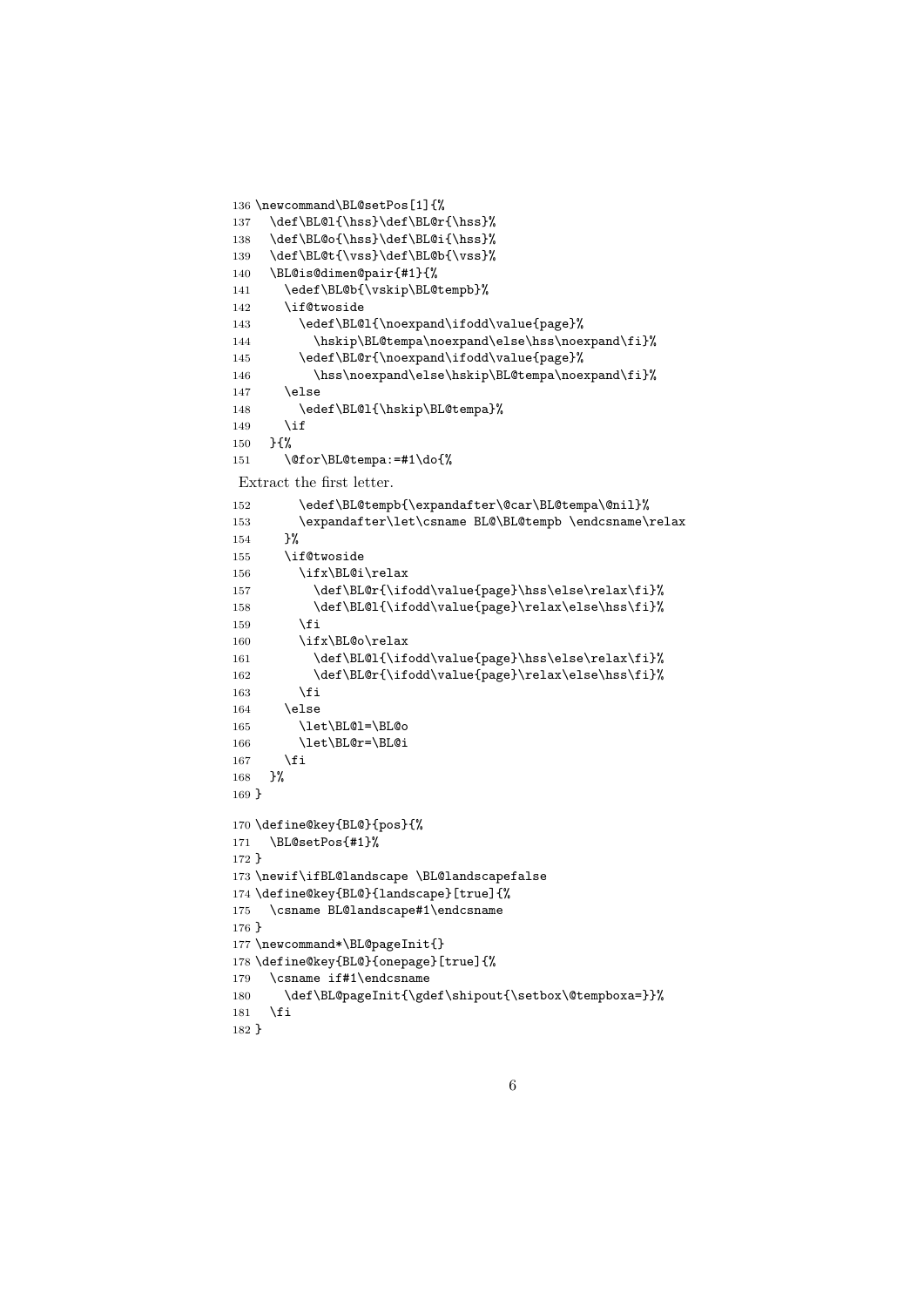```
\blowUp The only user-level macro.
                     183 \newcommand*\blowUp[1]{%
                     184 \setkeys{BL@}{#1}%
                     185 \ifBL@landscape
                     186 \@tempdima=\tPaperWidth
                     187 \global\tPaperWidth=\tPaperHeight
                     188 \global\tPaperHeight=\@tempdima
                     189 \fi
                     190 \AtBeginShipout{\BL@scalePage}%
                     191 \gdef\blowUp##1{%
                     192 \PackageWarning{blowup}{Only the first call of '\string\blowUp'
                     193 \MessageBreak is effective}}%
                     194 }
                     195 \AtBeginShipout{\BL@pageInit}
                     196 \@onlypreamble\blowUp
                     197 \AtBeginDocument{%
                     198 \BL@pagesize@specials{\tPaperWidth}{\tPaperHeight}%
                     199 }
\BL@pagesize@specials Write pagesize informations to the output file. Depends on TEX compiler or driver.
                     200 \RequirePackage{ifxetex,ifluatex,ifpdf,ifvtex}
                     201 \newcommand*\BL@pagesize@specials[2]{}
                     202 \ifluatex
                     203 \PackageInfo{blowup}{Generating code for LuaTeX}%
                     204 \@ifundefined{pagewidth}{%
                     205 \def\BL@pagesize@specials#1#2{\pdfpagewidth=#1 \pdfpageheight=#2}%
                     206 } {%
                     207 \def\BL@pagesize@specials#1#2{\pagewidth=#1 \pageheight=#2}%
                     208 }
                     209 \else
                     210 \ifxetex
                     211 \PackageInfo{blowup}{Generating code for XeTeX}%
                     212 \def\BL@pagesize@specials#1#2{\@tempdima=#1 \@tempdimb=#2 %
                     213 \AtBeginDvi{\special{papersize=\the\@tempdima,\the\@tempdimb}}%
                     214 \pdfpagewidth=#1 \pdfpageheight=#2}%
                     215 \else
                     216 \ifvtex
                     217 \PackageInfo{blowup}{Generating code for VTeX}%
                     218 \def\BL@pagesize@specials#1#2{\mediawidth=#1 \mediaheight=#2}%
                     219 \else
                     220 \ifpdf
                     221 \PackageInfo{blowup}{Generating code for pdfTeX}%
                     222 \def\BL@pagesize@specials#1#2{\pdfpagewidth=#1 \pdfpageheight=#2}%
                     223 \else
                     224 \PackageInfo{blowup}{Generating code for dvips}%
                     225 \def\BL@pagesize@specials#1#2{\@tempdima=#1 \@tempdimb=#2 %
                     226 \AtBeginDvi{\special{papersize=\the\@tempdima,\the\@tempdimb}}}%
                     227 \ifmmode \overline{\text{ifi}}\else \fi
                     228 \fi
```